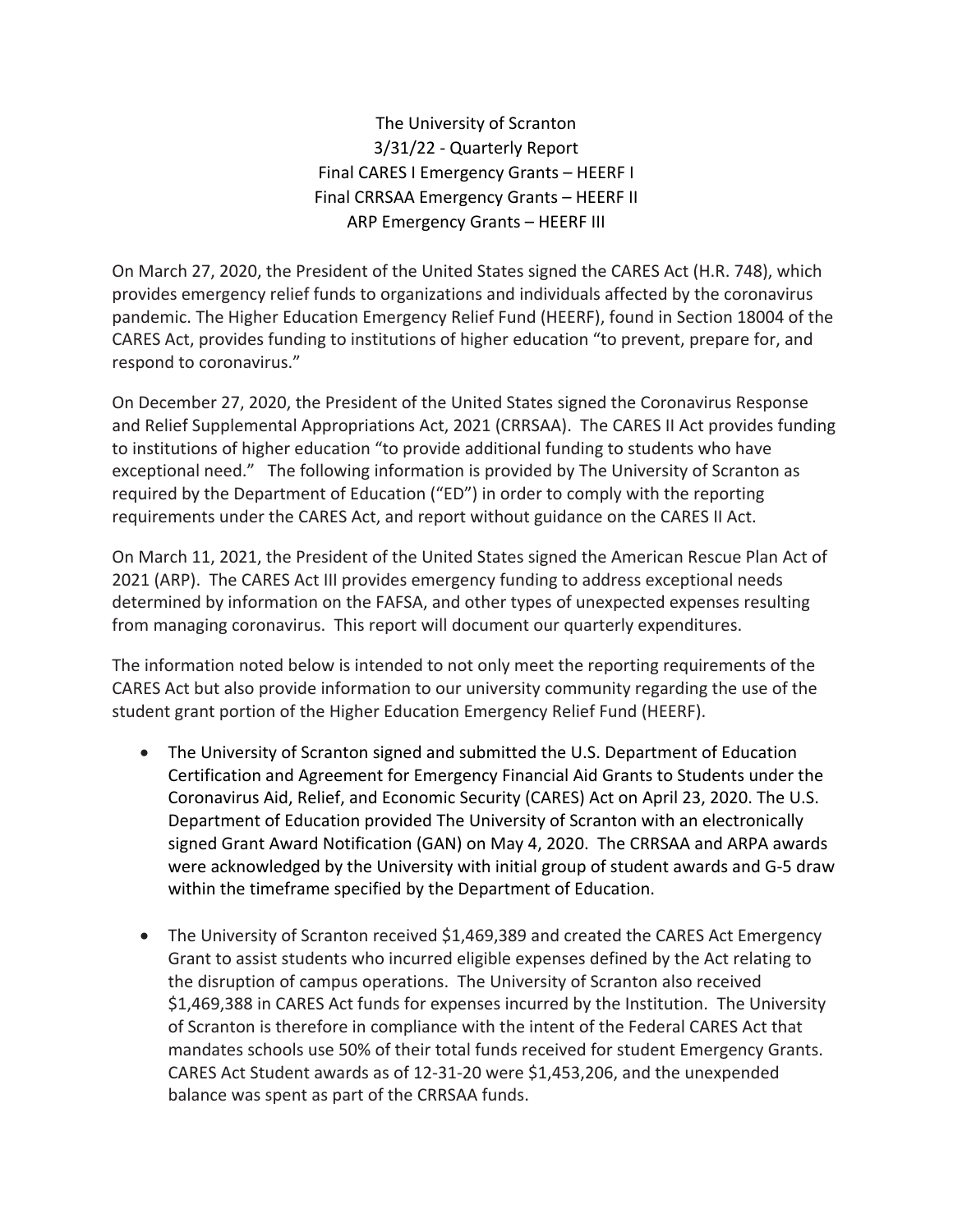- The University of Scranton received \$1,469,389 in CRRSAA funds and created the CARES II Act Emergency Grant to assist students who incurred eligible expenses defined by the CRRSAA Act relating to the continuing effects of the pandemic. The University of Scranton also received \$2,828,116 in CRRSAA Act funds for expenses incurred by the Institution. The chart below shows the CRRSAA Emergency Grants awarded and Institutional funds drawn for the quarter. CRRSAA funds were fully spent as of the 6-30- 21 report.
- The University of Scranton received \$3,873,712 in ARP Funds and created the CARES III Emergency Grant to assist students with exceptional needs as determined by the FAFSA, and other unexpected expenses relating to the continued effects of the pandemic. The University also received \$3,873,242 in ARP Act funds for expenses incurred by the Institution. The chart below shows the ARP Emergency Grants awarded for the quarter.
- The total estimated number of undergraduate and graduate students who may have qualified for the CARES Act Emergency Grant was approximately 4,000. Eligibility was determined in accordance with Section 484 in Title IV of the Higher Education Act of 1965, as amended, and under Section 18004(a)(1) of the CARES Act. Student eligibility was measured as of March 13, 2020, the last date of on-campus classroom activity.
- On May 13, 2013, University President Rev. Scott R. Pilarz sent an e-mail to all undergraduate and graduate students who were enrolled on-campus for the 2020 spring term, announcing the availability of the CARES Emergency grant and instructions on how to request funding for additional expenses attributable to the disruption of oncampus operations. Further communications about the availability of the grant were communicated in weekly updates, and a special message was added to the my.scranton login site. The recommended application submission date was May 20, 2020, and all applications received by close of business on June 4, 2020, were honored.
- For CRRSAA (CARES II) Emergency grants, the University made the decision to award grants to students following the Act's guidance that directed schools to provide grants to students prioritizing students who have exceptional need first. All funds were awarded by the Financial Aid Office and completed by the month ending May 2021.
- For ARP (CARES III) Emergency grants, the University following the Act's guidance, is awarding funds to students with exceptional need, and allowing students to complete an application for funds detailing other unexpected expenses from dealing with the effects of the pandemic. On September 1, 2021, University President Rev. Joseph Marina sent an email to all undergraduate and graduate students announcing the availability of the funds, and stating the ending date for applications to be September 26, 2021.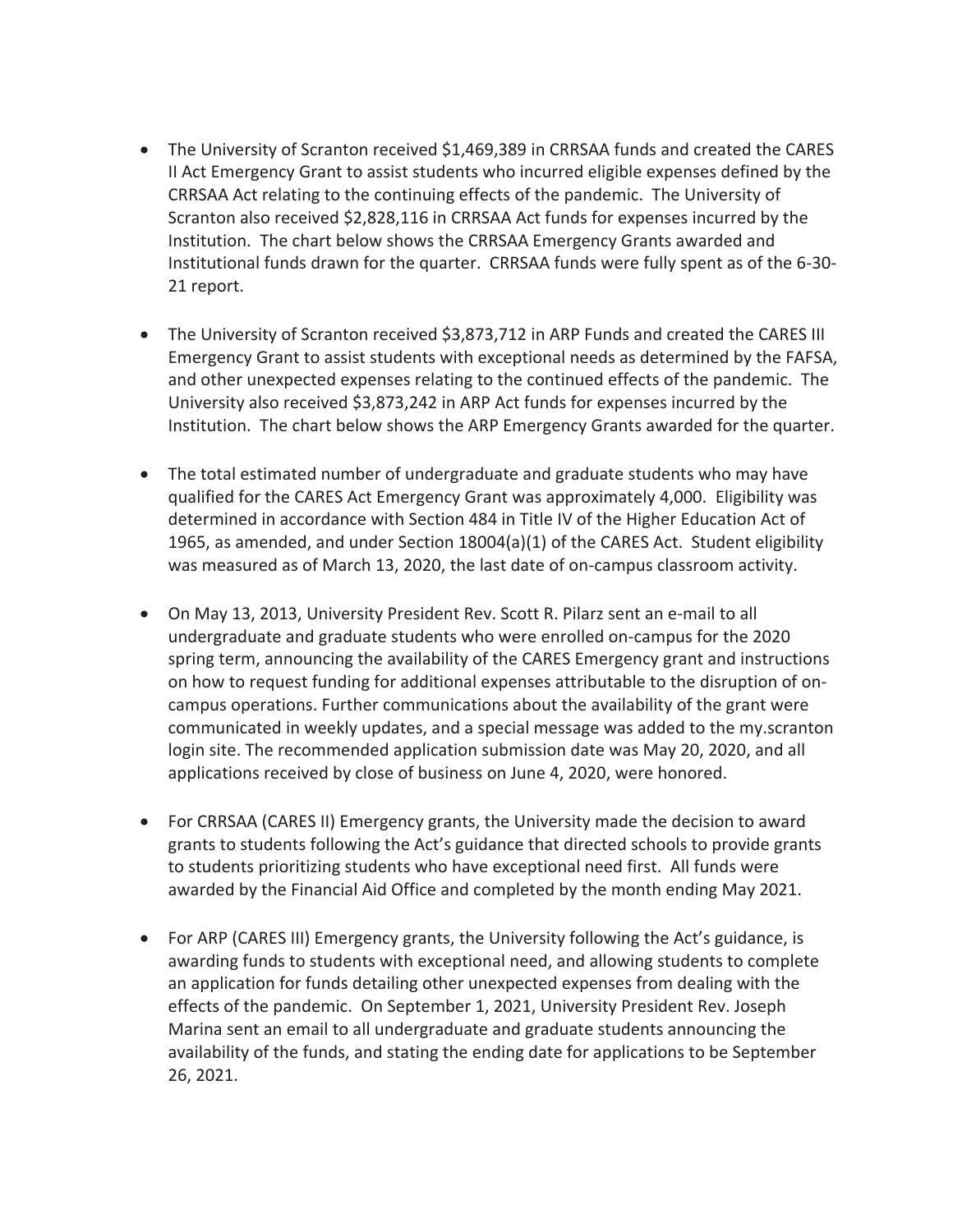| Below is a review of award activity as of March 31, 2022: |  |  |  |
|-----------------------------------------------------------|--|--|--|
|                                                           |  |  |  |

| <b>CARES I Report on Recipients &amp;</b><br><b>Expenditures</b> | <b>Unduplicated</b><br><b>Students</b><br><b>Awarded</b> | <b>Grants</b><br>Awarded |
|------------------------------------------------------------------|----------------------------------------------------------|--------------------------|
| 30 Day Report-June 4, 2020                                       |                                                          |                          |
| Initial 45 Day Report-July 15, 2020                              | 2,018                                                    | \$1,438,884              |
|                                                                  | 2,018                                                    | \$1,438,884              |
| Quarterly Report - Sept 30, 2020                                 |                                                          |                          |
|                                                                  | 2.023                                                    | \$1,448,529              |
| Quarterly Report - Dec 31, 2020                                  |                                                          |                          |
|                                                                  | 2,026                                                    | \$1,453,206              |
| Final Quarterly Report - March 31,                               |                                                          |                          |
| 2021                                                             | 2,025                                                    | \$1,453,206              |
|                                                                  |                                                          |                          |
| Institutional Draw - Room & Board                                |                                                          |                          |
| Refunds from Spring 20                                           |                                                          | \$1,453,206              |

| <b>CRRSAA - CARES II Report on</b><br><b>Recipients &amp; Expenditures</b> | <b>Unduplicated</b><br><b>Students</b><br><b>Awarded</b> | Grants<br>Awarded |
|----------------------------------------------------------------------------|----------------------------------------------------------|-------------------|
| Quarterly Student Report - March<br>31, 2021                               | 56                                                       | \$14,060          |
| Institutional Draw - Room & Board<br>Refunds from Spring 20 COVID          |                                                          | \$26,774          |
| Final Quarterly Student Report -<br>June 30, 2021                          | 2,547                                                    | \$1,485,572       |
| Institutional Draw - Room & Board<br>Refunds from Spring 20 COVID          |                                                          | \$2,828,116       |
|                                                                            |                                                          |                   |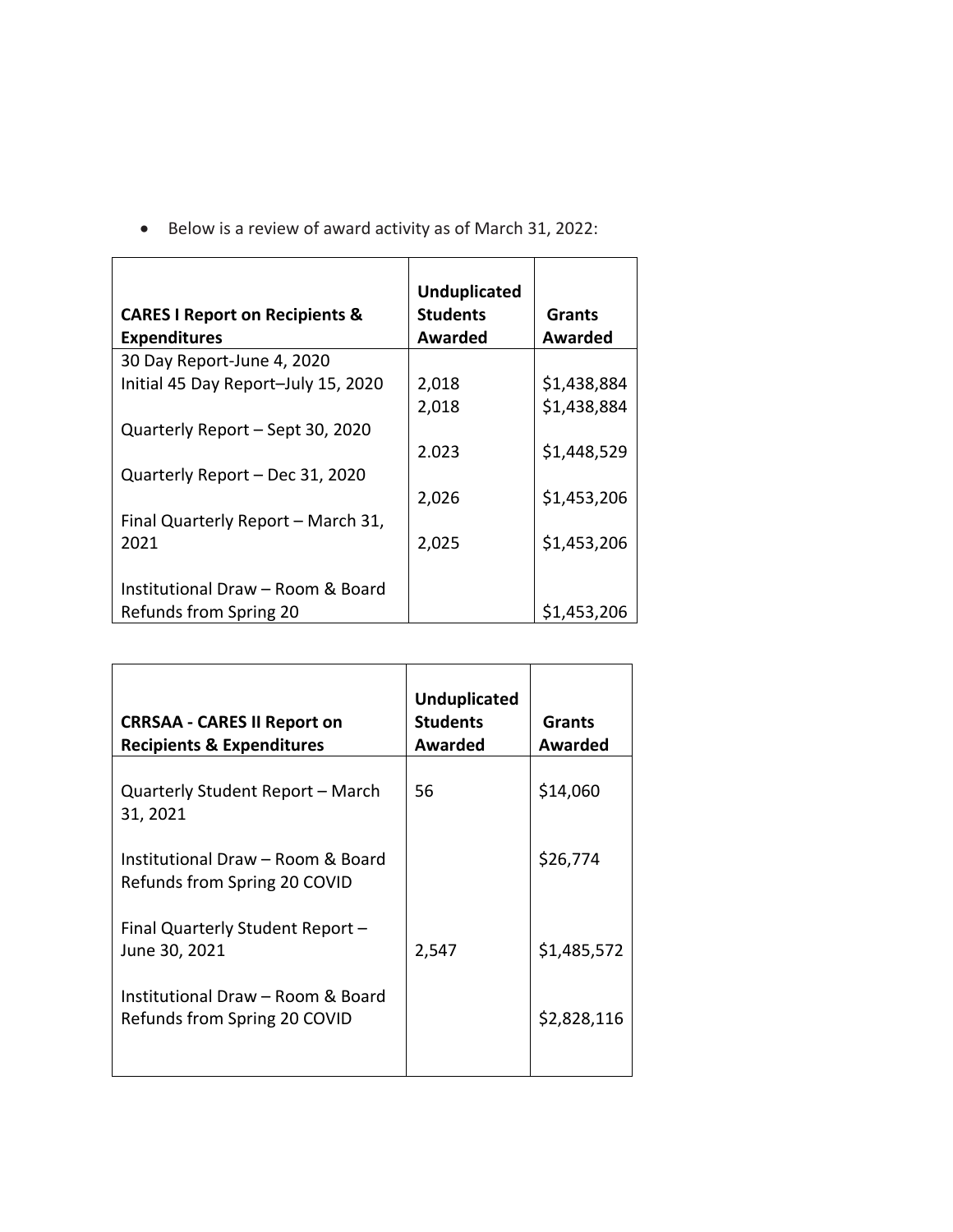| <b>ARP - CARES III Report on</b><br><b>Recipients &amp; Expenditures</b> | <b>Unduplicated</b><br><b>Students</b><br>Awarded | <b>Grants</b><br><b>Awarded</b> |
|--------------------------------------------------------------------------|---------------------------------------------------|---------------------------------|
| Quarterly Student Report – Sept 30,<br>2021                              | 3                                                 | \$3,964                         |
| Quarterly Student Report - Dec 31,<br>2021                               | 1,720                                             | \$2,106,541                     |
| Institutional Draw - Room & Board<br>Refunds Spring 20 COVID - Dec 31    |                                                   | \$2,096,431                     |
| Quarterly Student Report - March<br>31, 2022                             | 1,740                                             | \$3,392,391                     |
| Institutional Draw - Room & Board<br>Refunds Spring 20 COVID - Mar 31    |                                                   | \$3,373,041                     |

- Student eligibility for CARES Act Emergency Grant funding was determined by collecting eligible expenses on our online application. Applicants were able to report additional expenses incurred or expected to be incurred due to the disruption of on-campus operations due to COVID-19. Categories included food expense (maximum \$300), living at home expense for off-campus students who were required to continue rental payments (\$300 allowance based upon equivalent expense listed in our student budget for students living with parents), transportation expense (maximum \$2,000), technology expenses (maximum \$2,000) and miscellaneous expenses (maximum \$1,000). Each application was reviewed, and in some cases it was necessary to make professional judgments to adjust reported expenses to be more in line with all applicants' requests. Our contingency plan to reduce awards, should the amount of requests exceed our allocation, was to prorate grants based on Expected Family Contributions, EFCs, calculated from the 2019-20 Free Application for Federal Student Aid, FAFSA. It was not necessary to exercise this contingency plan, as all eligible expenses reported up until end of business on June 4, 2020 were honored. Since the University did not expend 100% of its Student Emergency Grant Funds as of June  $4<sup>th</sup>$ , valid requests will be honored until all funds are expended.
- Student eligibility for CRRSAA CARES II Act Emergency Grant funding was determined by reviewing student financial need and prioritizing students with exceptional need.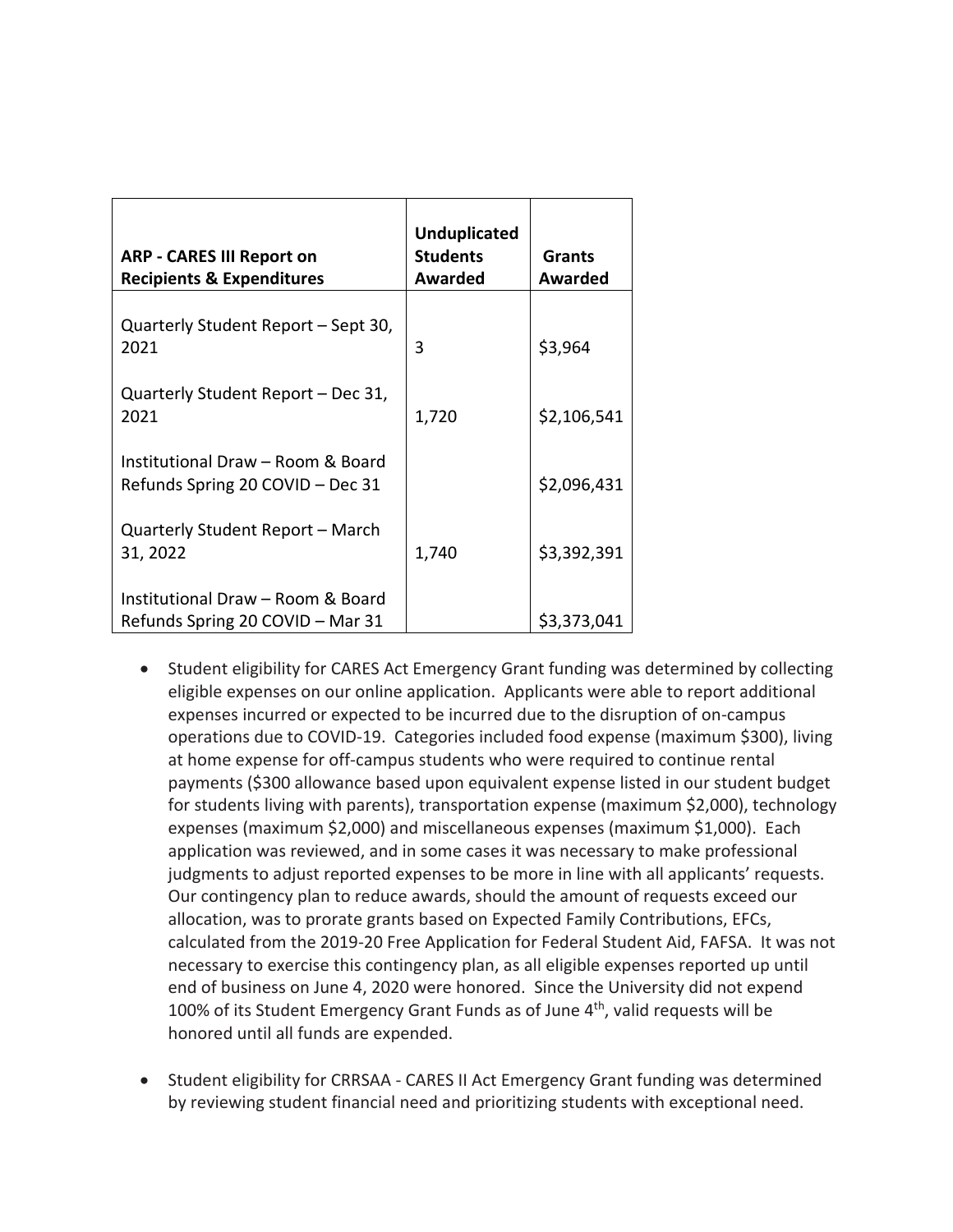The Financial Aid Office grouped the students into tiers of based on EFC, and is awarding funds fairly based on the groupings and numbers of students within each tier. Student requests for CARES II funds were also reviewed, and awarded in accordance with funds available and student eligibility.

- Student eligibility for ARP CARES III Act Emergency Grant funding was determined by reviewing student financial need and prioritizing students with exceptional need. The Financial Aid Office grouped the students into tiers of based on EFC, and is awarding funds fairly based on the groupings and numbers of students within each tier. An application process also allowed students to document other unexpected expenses similar to the CARES I Act was also used to allow students to request funding. As of September 30, 2021, Financial Aid was in the process of reviewing both groupings to make awards to students.
- CARES I Grants were disbursed directly to student accounts and immediately refunded to students by direct deposit to their bank accounts, or delivery of a check to their permanent address.
- CRRSAA CARES II Grants were disbursed directly to student accounts and students were notified they must notify the Bursar of their decision to have the grant refunded or authorize the University to retain the funds on the student account to pay tuition and fees. If a student does not communicate their wish within the Title IV refund timeline, the grant will be immediately refunded to the student.
- ARP CARES III Grants that were awarded based on need, the students were notified to inform the Bursar of their decision to have the grant refunded or authorize the University to retain the funds on the student account to pay tuition and fees. If a student does not communicate their wish within the Title IV refund timeline, the grant will be immediately refunded to the student. For the students awarded funds through the application process, as part of the application the student indicated whether to retain the funds for tuition and fees, or refund the student directly.
- All Institutional Funds Drawn for CARES I, CRRSAA (CARES II), and ARP (CARES III) reported on the Quarterly Institutional Report were drawn to support the COVID Room and Board Refunds provided to our students during the Spring 2020 semester.
- Additional guidance was included in a Frequently Asked Questions, FAQs can now be found the Higher Education Emergency Relief Fund (HEERF) link on our financial aid homepage that is easily accessible to all views via www.scranton.edu/financial-aid.